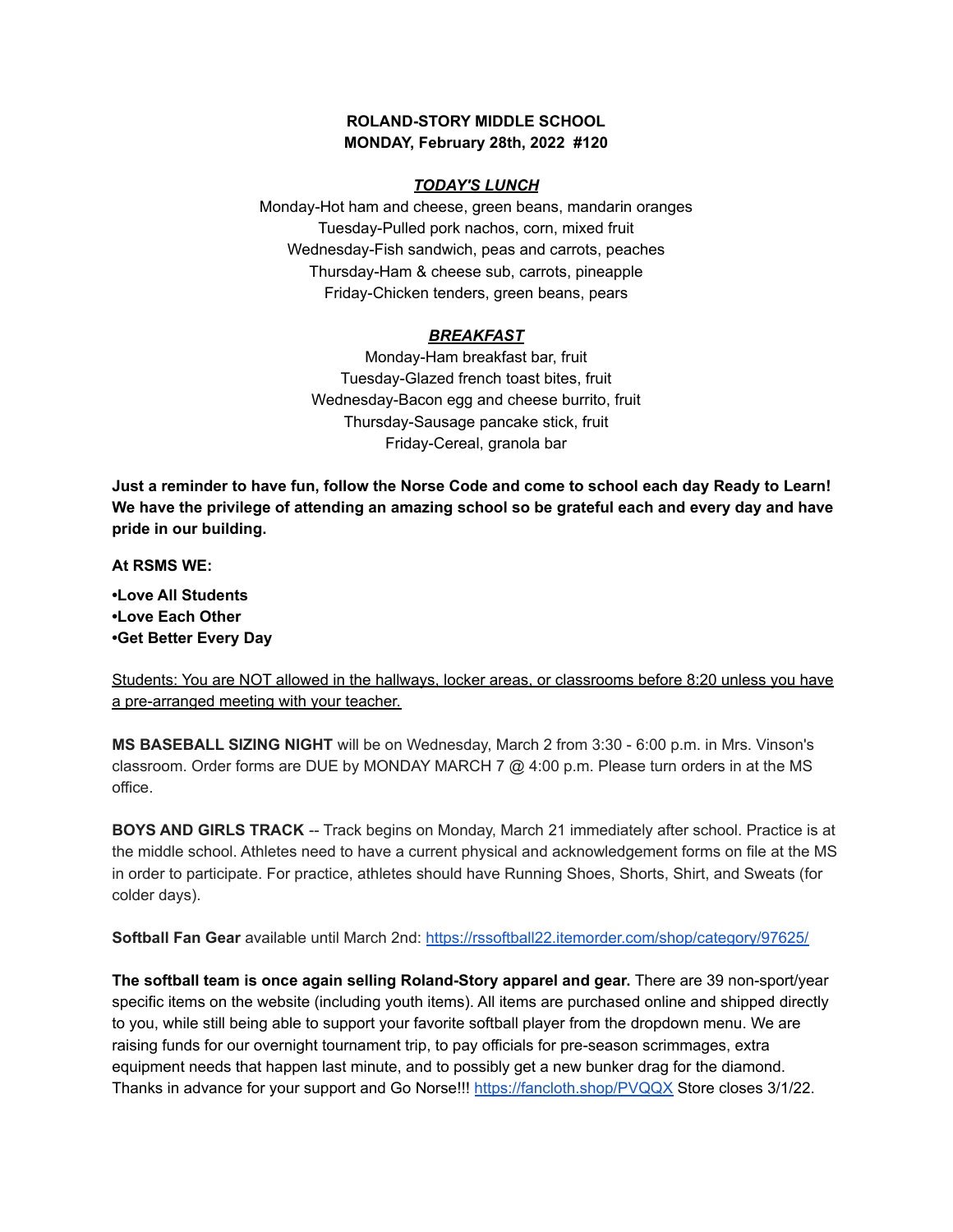**Softball Camp** fliers for 5th and 6th grade softball players will be sent home this week (extra copies available in the office). Camp will be Saturday, March 26th at the MS Gyms in Roland. Deadline for sign up is Friday, March 11th. Form also available on Facebook or the Roland-Story Softball page and at the HS Softball website: <http://tinyurl.com/norsesoftball>

**Dear prospective Roland Story Norse Claybusters:** Due to the weather, the parent/student meeting has been moved to Thursday, March 3rd. It will be held at Grace United Methodist Church in Story City at 7 pm.

Attention parents! As we are planning the upcoming gala fundraiser, the PTO is looking for donations we can use to auction. If you have items you'd like to donate, please contact Kristy Reinhart at reinharts.luv.cyclones@gmail.com or Willow Hill at mclaughlinhill@gmail.com for more information. Some items we're looking for are themed baskets, event/experience tickets, or gift cards. Thanks!

Hey students! If you are at least 14 years old (or will be by the end of this May), Riverside bible camp has an awesome opportunity this summer for you to work on their hospitality team. If you are interested in knowing more about this program, please contact their director, **Cheri Hennager,** by email at cheri@riversidelbc.org or on their website at [www.riversidelbc.org.](http://www.riversidelbc.org/)

**Students-**as the weather gets colder please bring the appropriate clothing for outdoor recess. We will go out for recess unless the weather is colder than 5 degrees. We ask that you wear your coats to lunch.

**7 th and 8 th Grade Roland Rural Bus Room** please report to Mrs. Allman's room at 3:30.

**Reminder to all students attending middle school and high school events:** Please come to watch the event and NOT be running around. Remember to demonstrate the Norse Code positively cheering for both teams.

## **RSMS to offer "Skip the Trip" Iowa DOT instruction permit knowledge tests**

Do you have a student who is ready to take the operator knowledge test to get an Iowa instruction permit to drive? RSMS is now offering the test right here at school as part of the Iowa Department of Transportation's "Skip the Trip" program. In partnering with the Iowa DOT, RSMS can save families time, cost, and the hassle of making a trip to a driver's license service center for testing. Students will be able to take the web-based test in a more familiar environment that works to reduce test anxiety and increase success rates. Tests are overseen by trained school staff to assure the integrity of test results. To be eligible to take the remote knowledge test, your student must be age 14 or older and not currently hold an Iowa instruction permit. Students that have turned 14 prior to the testing date must sign up in the office and have permission given from their parent by either email or phone. Students will have the opportunity to test on the second Tuesday of each month. "Skip the Trip" allows students to take their initial test at school as the first step in getting your student to be a confident driver. Once a student has successfully passed the test, the student will receive an email verifying a successful test. The student brings a copy of the email to the driver's license service center along with the other required documentation that will prove their identity to be issued their instruction permit. Service center staff will verify passing test result emails with Iowa DOT records. Visit [www.iowadot.gov/mvd/realid/success.asp](http://www.iowadot.gov/mvd/realid/success.asp) to determine what documentation to bring with you to receive your student's permit. To prepare for a successful knowledge test, students should study the Iowa Driver's Manual and online practice test, both available at: <https://iowadot.gov/mvd/driverslicense/manuals-and-practice-tests>.